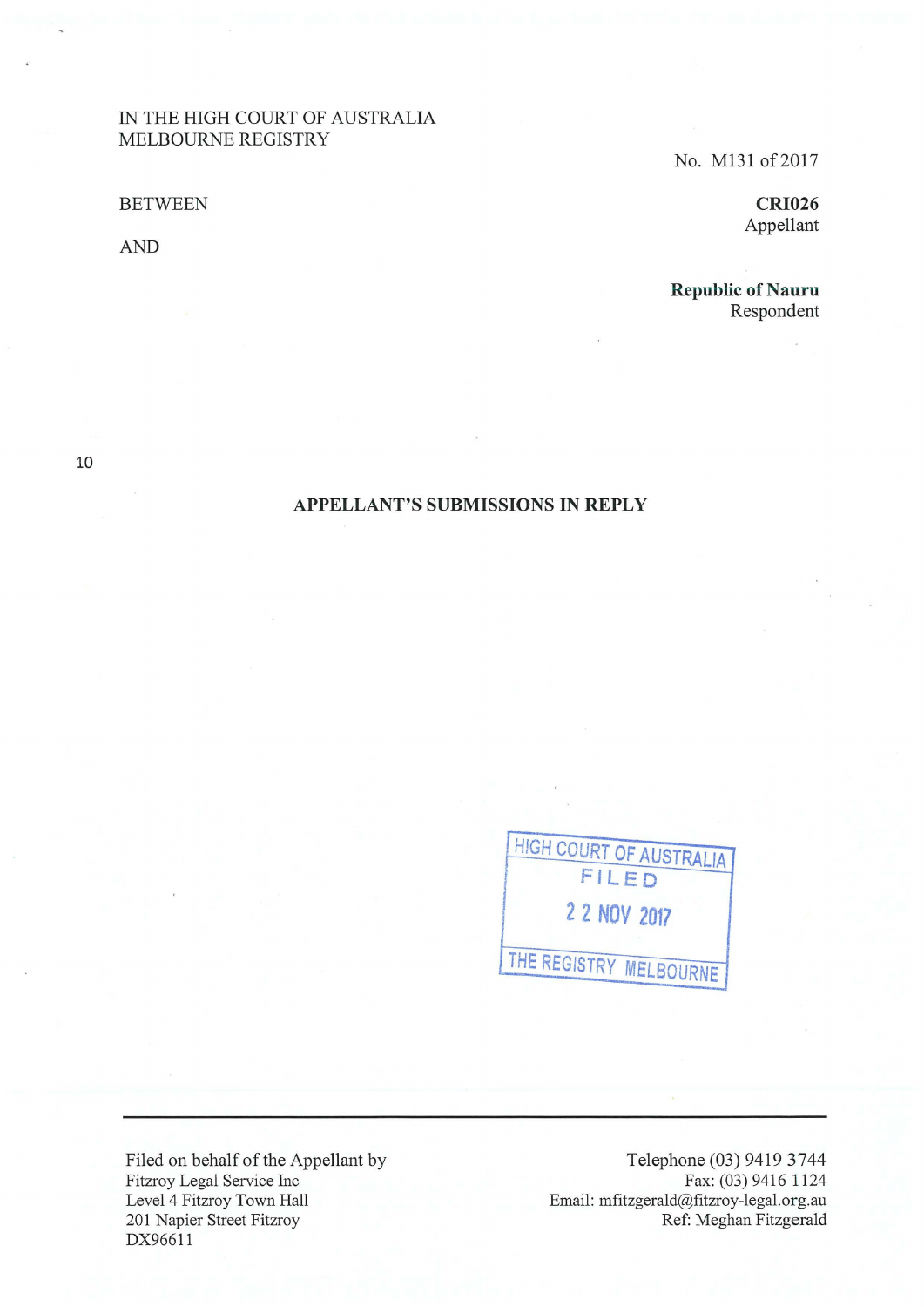## **I THESE SUBMISSIONS ARE SUITABLE FOR INTERNET PUBLICATION.**

# **11 REPLY**

1. Contrary to Respondent's submissions dated 8 November 2017 **(RS) [4]** and as noted at Appellant's submissions dated 17 October 2017 at [27], two of the grounds of appeal were advanced below, or the issues were before the Supreme Court of Nauru. To the extent that leave is required in relation to any of the grounds that the appellant seeks to advance, it should be granted for the reasons set out in the appellant's primary submissions.

## **Ground 1**

- 2. At **RS [15],** the Respondent criticises the Appellant's use of the term 'complementary 10 protection' as an 'omnibus expression ... of imprecise analytical foundation'.
- 3. Section 4(2) of the Act states that Naum must not 'expel or return any person to the frontiers of territories in breach of its international obligations'.<sup>1</sup> RS at [9] accepts that Nauru's international obligations include those arising under the ICCPR and in light of the recent observations of this Court in *HFM045 v Nauru*<sup>2</sup> it is also the case (and there does not appear to be any dispute about this) that they include those arising under clause 19(c) of the 2013 MoU between Australia and Nauru. Those instruments, as well as other international treaties to which Nauru is party<sup>3</sup> contain non-refoulement obligations known collectively as 'complementary protection' - so called because they complement the protection obligations under the Refugees Convention.<sup>4</sup> Article 7 of the ICCPR and cl 19(c) of the MoU are those 20 most relevant to this case.
	- 4. At **RS [16],** the Respondent adopts the test for a finding of complementary protection set out in the relevant UN Committee's General Comment. The Appellant agrees that that is the test. However, at **RS [17],** the Respondent adopts an alternative test from an individual complaint determined more than a decade before the General Comment, namely in the matter of *Kindler*. That formulation adds the 'necessary and foreseeable' gloss.
	- 5. Those additional words make no difference given the facts of this case, but it is submitted that there is no textual support for their addition and they do not alter the meaning of the test for making out a complementary protection claim. Other decision-makers support this conclusion:
- 30 a. The same Committee that decided the *Kindler* complaint has, in a more recent recommendation concerning non-refoulement under the ICCPR, expressly equated 'real risk' with something that is 'necessary and foreseeable';<sup>5</sup>
	- b. This is also supported by the treatment given to the same terms by Australian courts interpreting a codification of the 'necessary and foreseeable' formulation. Section  $36(2)(aa)$ of the Australian *Migration Act* 1958 (Cth) provides that:

A criterion for a protection visa is that the applicant for the visa is: ... (aa) a non-citizen in Australia (other than a non-citizen mentioned in paragraph (a)) in respect of whom the Minister is satisfied Australia has protection obligations because the Minister has

1

<sup>&</sup>lt;sup>1</sup> See also the definition of 'complementary protection' in s 3, read together with ss  $6(1)$ , 31, 33 and 34.

<sup>2 [2017]</sup> HCA 50 **(HFM045)** at [30].

<sup>3</sup> Office of the High Commissioner for Human Rights, *Reponing Status for Naurn* (11 November 2017) <http://tbinternet.ohchr.org/ layouts/TreatyBodyExternal/Countries.aspx?CountryCode=NRU&Lang=EN>.

<sup>4</sup>See generally, McAdam,J., *Complementary Protection in Intemational Refugee La1v* (Oxford University Press, Oxford, 2007) especially p 23; cf the observation of this Court in HFM045 at [3].

<sup>5</sup>*ARJ vAustralia,* Communication No 692/1996, UN Doe CCPR/C/60/D/692/1996 [6.8], [6.10], [6.14]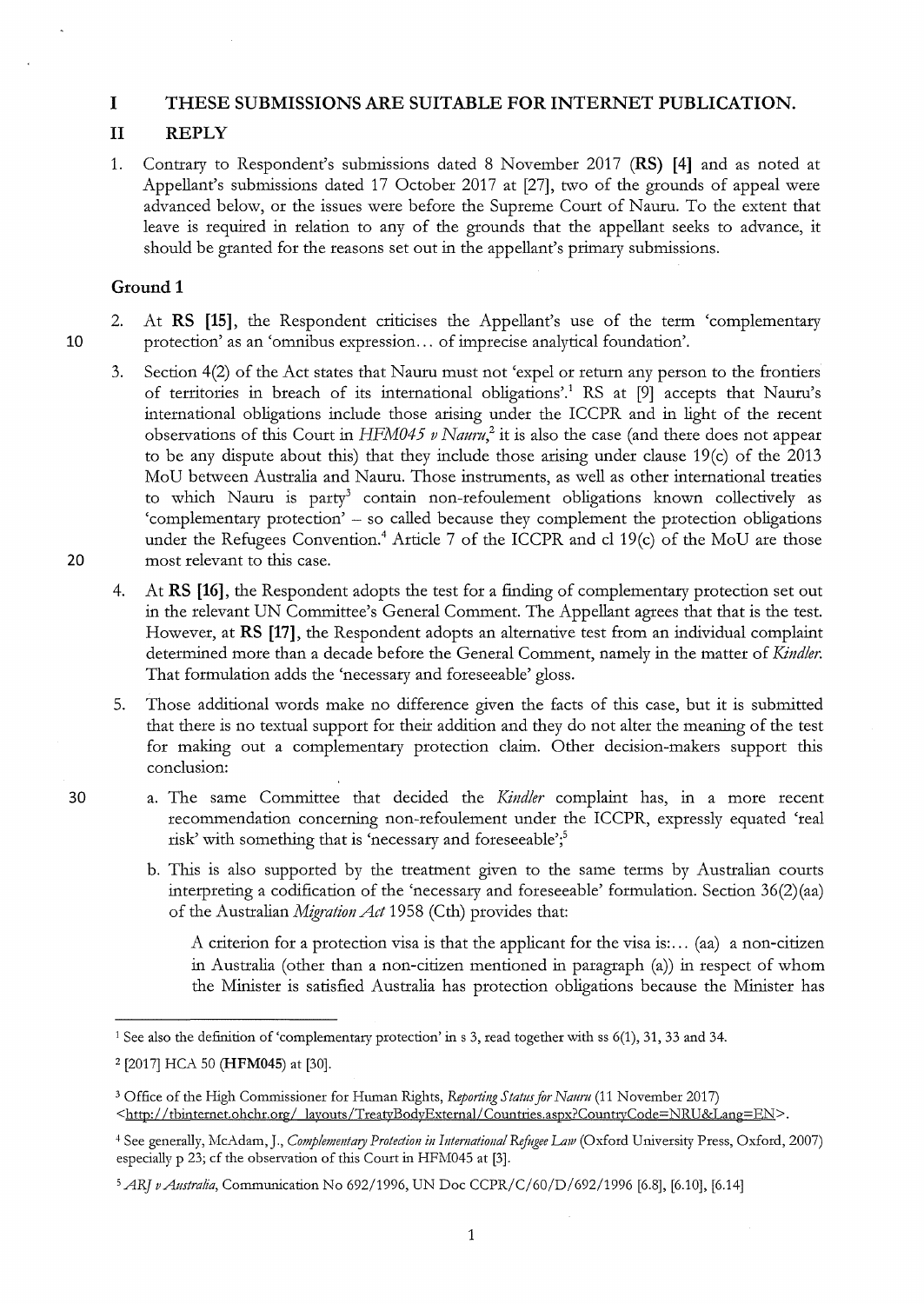substantial grounds for believing that, as a *necessary and foreseeable consequmce* of the noncitizen being removed from Australia to a receiving country, there is a real risk that the non-citizen will suffer significant harm [emphasis added].

Of that provision, a five member Full Court of the Federal Court concluded<sup>6</sup> that even with the addition of the words 'necessary and foreseeable', the threshold for making out a protection claim was the same as the threshold for making out a claim under the Refugees Convention, namely that there is a 'real chance'.

In both examples above it was found that the words 'necessary and foreseeable' corroborated 'real risk' and added nothing additional of substance.

**10** 6. In any event, the relevant passage from *Kind/er* is better read as supporting the Appellant's position. The relevant passage states, at [6.2]:

> [I]f a State party takes a decision relating to a person within its jurisdiction, and the necessary and foreseeable consequence is that the person's rights under the Covenant will be violated in another jurisdiction, the State party itself may be in violation of the Covenant.

That passage supports the proposition that a State will infringe its international obligations by returning a person to another jurisdiction where he or she will be exposed to relevant harm in part of the other jurisdiction. The relevant inquiry is as to the existence of a real risk.<sup>7</sup> *Kindler* does not support the proposition that international obligations will not be infringed if a **20** person is returned to the frontiers of a State where he or she will not be exposed to a real risk of relevant harm provided that he or she remains in a confined geographical area.

- 7. This is not surprising when one considers that the ICCPR's implied non-refoulement obligation arises within an instrument containing an express right to freedom of movement. Article 12 of the ICCPR provides that:
	- 1. Everyone lawfully within the territory of a State shall, within that territory, have the right to liberty of movement and freedom to choose his residence.
	- 2. Everyone shall be free to leave any country, including his own.
	- 3. The above-mentioned rights shall not be subject to any restrictions except those which are provided by law, are necessaty to protect national security, public order (ordre public), public health or morals or the rights and freedoms of others, and are consistent with the other tights tecognized in the present Covenant.
	- 4. No one shall be arbitrarily deprived of the right to enter his own country.

As with domestic statutory interpretation, international treaties should be read and interpreted as a whole.<sup>8</sup> It would be inconsistent with Article 12 to read Articles 6 and 7 as permitting return to a country conditional on that person being denied freedom of movement and requiring that that petson be effectively testricted to a specific safe area, as the Respondent

30

<sup>6</sup>*Minister for Immigration and Citizmsbip v SZQRB* (2013) 210 FCR 505 at 551 [246] per Gordon and Lander JJ (Besanko and Jagot JJ agreeing at 557-8 [297], Flick J agreeing at 565 [342]) **(SZQRB)**; see also *Minister for Immigration and Citizmship vMZYYL* (2012) 207 FCR 211 at [31] per Lander,Jessup and GordonJJ **(MZYYL)** 

<sup>7</sup>*HFM045* at [30]

<sup>8</sup>*Vimna Convention* 011 *the La1v ofT reaties* Article 31 (1 ); see also *FTZK v Mi11ister for Immigratio11 and Border Protectio11* (2014) 88 ALJR 754 at [13] per French CJ and Gageler J and *Competence of the International Labour Org. in regard to International Regulation of Co11ditiotzs of Labour of Persons Emplqyed in Agriculture,* Advisory Opinion, 1922 P.C.I.J. (ser. B) No. 2 (Aug. 12) [24]; *Thief v FCT* (1990) 171 CLR 338 at 356-7 per McHugh J (with whom Mason CJ, Brennan and Gaudron JJ agreed at 344), *FCT v Lamesa Holdings BV* (1997) 77 FCR 567 at 603-605 and *McDermott Industries (Aust) Pty Ltd v FCT* (2005) 142 FCR 134 at 143-145.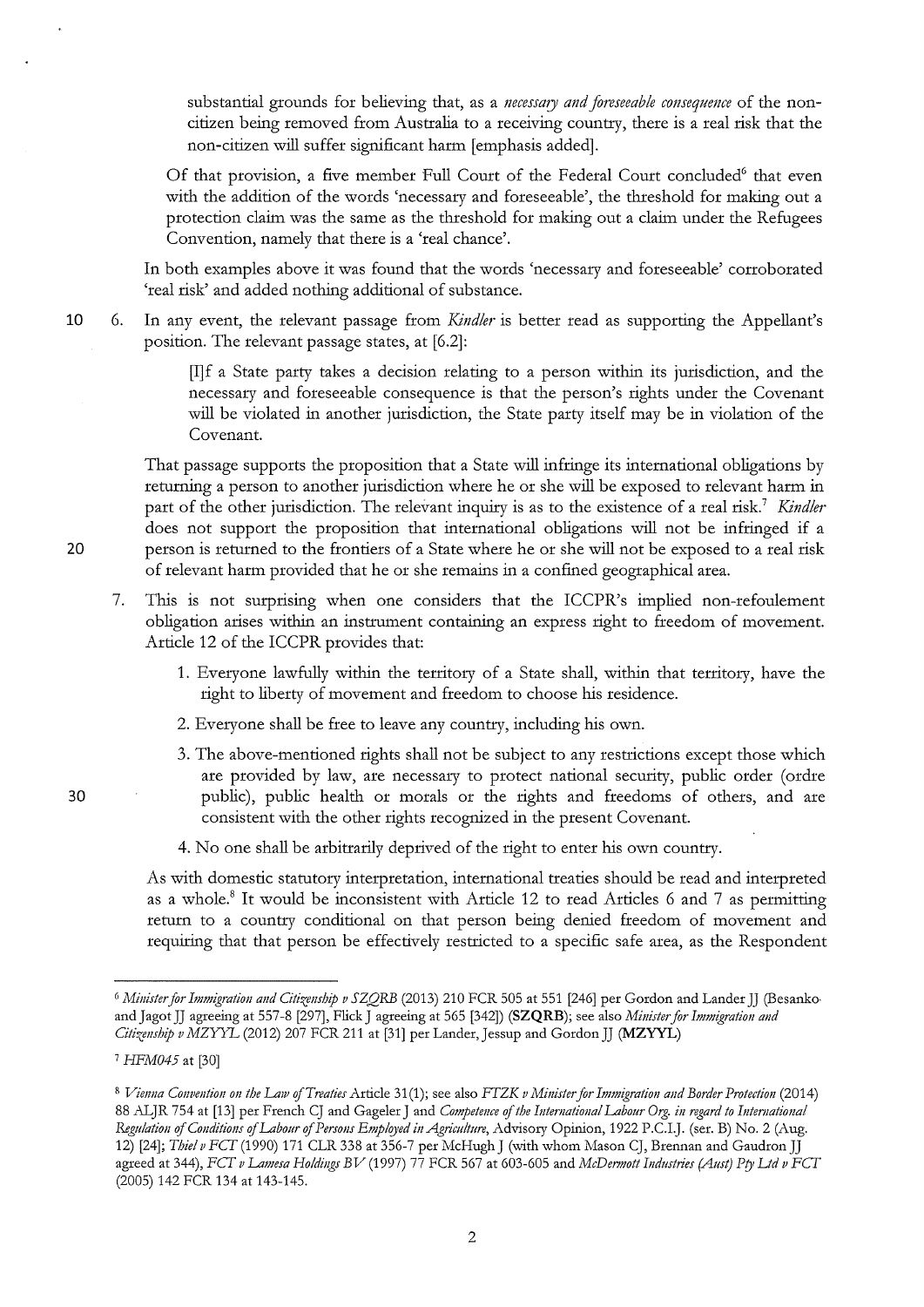would have it. Thus, the text of the ICCPR itself is inconsistent with the existence of the "relocation qualification" upon which the Respondent relies.

- 8. At **RS [18],** the Respondent relies on the decision of Perram J in *Anochie.* His Honour's reference to a "high standard" was not directed to questions of relocation. His Honour's remarks were directed, as is made clear by the qualifying discussion at [63]-[67], to explaining that the relevant inquiry is "whether a necessary and foreseeable consequence of deportation would be a real risk of irreparable harm".
- 9. The inquiry as to the consequence of removal looks at the circumstances prevailing in the country of origin: it would be erroneous to conclude that there is no necessary and 10 foreseeable risk of irreparable harm in the event of removal to the frontier of a particular State, where there is such a risk in part of the State in question. In the Appellant's submission, if there is a real risk of irreparable harm in part of the State in question (and the Respondent does not dispute that there is in this case), it follows that a necessary and foreseeable consequence of removal to the State in question is a real risk of irreparable harm. It does not follow that there is no real risk if the person is returned to a country where there is a real risk of harm, because the risk might not be prevalent in all of the country in question.
- 10. Thus, the inquiry does not permit of an "internal relocation" qualification. The inquiry is simply whether there is a real risk, if the person is to be returned to the country at all. Adopting the Respondent's analysis would be inconsistent with the manner in which the non-20 refoulement obligation has been given effect by s 4(2) of the Convention Act, which expressly refers to "the frontiers of territories" and also with cl19(c) of the MoU.
	- 11. As a matter of text, cl 19(c) is engaged where there is a real risk in the country in question; there is no exclusion in circumstances where the risk does not exist in part of the country. The text does not accommodate any "internal flight" option as a qualification to the inquiry as to whether or not there is a real risk in the country. It would have been easy for the parties to agree wording providing expressly for such a qualification if one had been intended. This is especially so given that one of those parties, Australia, expressed such a carve-out in its own domestic legislation concerning the same international obligation.<sup>9</sup>
- 12. Adopting the construction for which the Appellant contends would enable the ICCPR, the 30 MoU and the Convention Act to be read harmoniously, would enable Articles 6 and 7 of the ICCPR to be read harmoniously with Article 12 and would give sensible operation to the prohibition on returning persons to "the frontiers of territories" in s 4(2) of the *Convention Act* and to "another country" in cl  $19(c)$  of the MOU.
	- 13. In any event, the decision in *Anochie* should be approached with caution. It was heard before the decision of the Full Court of the Federal Court in MZYYL, but was decided shortly after it. MZYYL is not referenced and *Anochie* articulates a standard which arguably conflicts wid1 the approach taken the Full Federal Court, the five member Full Court in *SZQRB* and this Court in *HFM045. <sup>10</sup>*
- 14. At **RS [20]-[22],** the Respondent relies on the ECHR decision in *Szifi and Elmi* concerning 40 'subsidiary protection', not 'complementary protection'. 'Subsidiary protection' is a unique

<sup>9</sup>*SZTAL v Minister for Immigration and Border Protection* (2017) 91 ALJR 936 at [1] per Kiefel CJ, Nettle and GordonJJ, at [33] per Gageler J and at [79] per Edelman J approving the reasons in *SZQRB* at [99-100] per Gordon and Lander JJ (Besanko and Jagot JJ agreeing at [297], Flick J agreeing at [342])

<sup>&</sup>lt;sup>10</sup> For example, contrast a central conclusion in the reasoning at *Minister for Immigration and Citizenship v Anochie* [2012] FCA 1440; 209 FCR 497 [79-80] on the one hand with, on the other, *HFM045* at [30]-[32]; *SZQRB* at [246] per Gordon and Lander JJ (Besanko and Jagot JJ agreeing at [297], Flick J agreeing at [342]) and MZYYL (2012) 207 FCR 211 at [31] per Lander, Jessup and Gordon JJ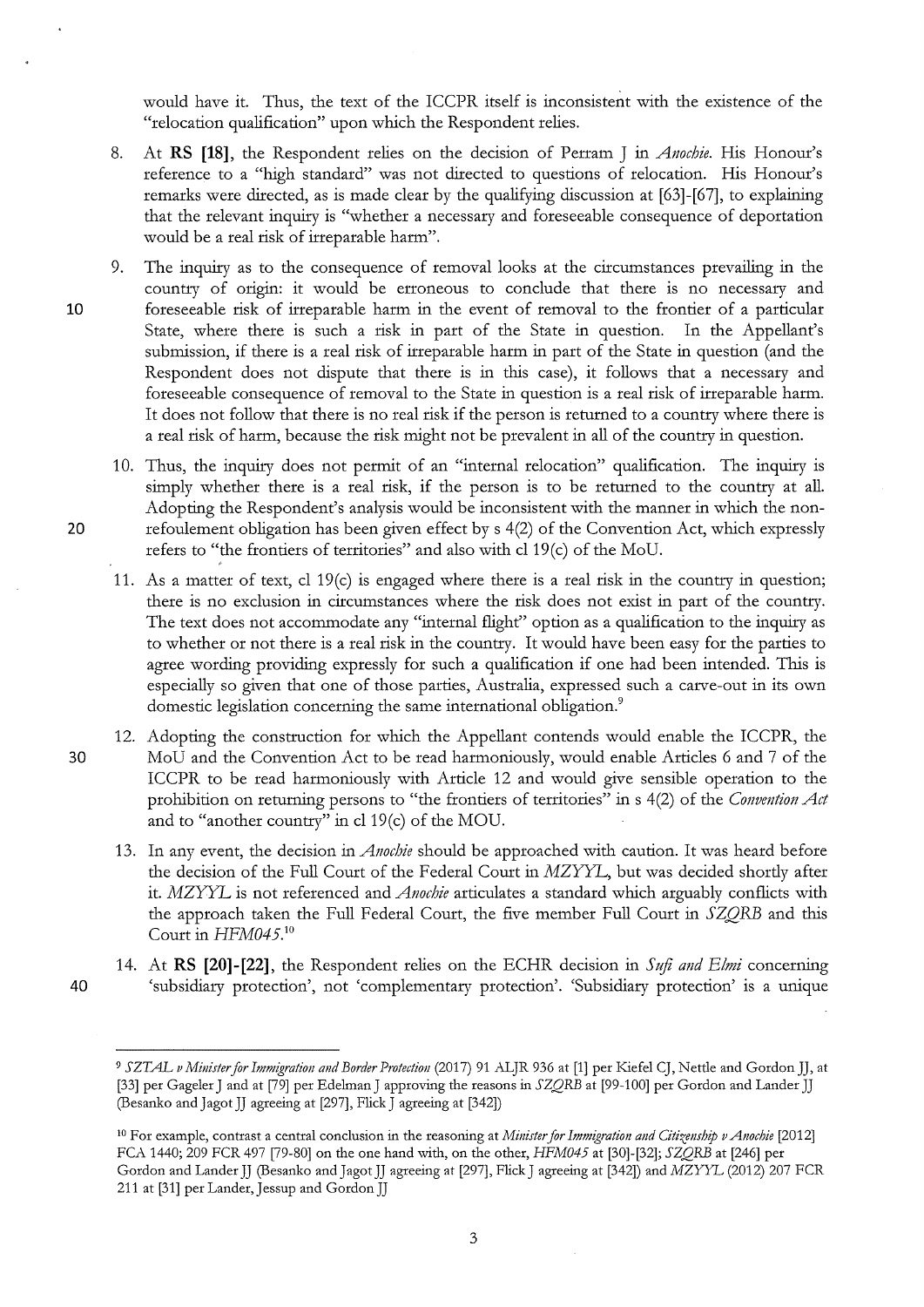term defined by a legal instrument by and for European states.<sup>11</sup> Among the differences between international complementary protection law and European subsidiary protection law are that **(a),** complementary protection prohibits return to 'cmel ... treatment or punishment' (ICCPR Art 7) where subsidiaty ptotection does not (Ditective Att 15(b)), **(b)** subsidiary protection prohibits return to a place where there is a 'serious and individual threat to a civilian's ... petson by reason of indiscriminate violence in situations of international ot internal atmed conflict' (Ditective Art 15(c)) whete complementary protection does not use this qualification at all;<sup>12</sup> and (c) subsidiary protection is of a prescribed one year duration (Directive Art 24(2)), where complementary protection has no fixed time limit. *Sufi and Elmi* 10 should be tead in light of this because it was a decision under that Ditective.

15. The decision in *Stiji a11d Elmi* should also be viewed in light of the fact that the European instrument which created 'subsidiary protection' has an express relocation provision. Article 8 of the Directive<sup>13</sup> with which *Sufi and Elmi* was concerned<sup>14</sup> provides:

As part of the assessment of the application for international protection, Member States may determine that an applicant is not in need of international protection if in a part of the country of origin, he ot she:

(a) has no well-founded feat of being petsecuted ot is not at teal tisk of suffering serious hatm; ot

(b) has access to protection against persecution or serious harm as defined in Article 7;

**20** and he or she can safely and legally travel to and gain admittance to that patt of the country and can teasonably be expected to settle thete.

> Thus it is unsurprising that the European Court noted that 'it is a well-established ptinciple that persons will generally not be in need of ... subsidiary protection if they could obtain protection by moving elsewhere in theit own country'. This says nothing about complementary protection under Nauru's international obligations.

- 16. At **RS [22],** the Respondent relies on the 'views' of the Committee in *BL* On one reading, that tecommendation emphatically suppotts the ptoposition being put by the Appellant. The final sentence of the last, individual, *concurring* opinion states:
- If a person would genuinely be at tisk of becoming the victim of violations of atticle 30 6 or article 7 of the Covenant if that person were to be expelled or extradited from a State patty to anothet State (whethet or not it is a patty to the Covenant), the Committee should find a violation regardless of whether or not there are any safer areas within the country to which the victim would be sent.<sup>15</sup>
	- 17. The views expressed by the othet membets of the committee ate inconsistent with what was said by Lander, Jessup and Gordon JJ in MZYYL [18] that the ICCPR provisions "do not require the non-citizen to establish that the non-citizen could not avail himself or herself of the ptotection of the teceiving country ot that the non-citizen could not relocate within that

4

<sup>11</sup> Council Directive 2004/83 /EC of 29 April 2004 on minimum standards for the qualification and status of third countty nationals or stateless persons as refugees or as persons who otherwise need international protection and the content of the protection granted **(Directive)** Art 2(e)

<sup>&</sup>lt;sup>12</sup> This might factually overlap in extreme cases with the prohibition on return to 'arbitrary deprivation of life' (ICCPR Art  $6(1)$ ).

<sup>13</sup> Directive

<sup>14</sup>*S tiji and Elmi v United Kingdom* (2012) 54 EHRR 9, 219 [30] immediately under the heading 'Relevant European Union Law'

<sup>15</sup> Individual opinion of Committee member Fabian Omar Salvioli (concurring) at [7]